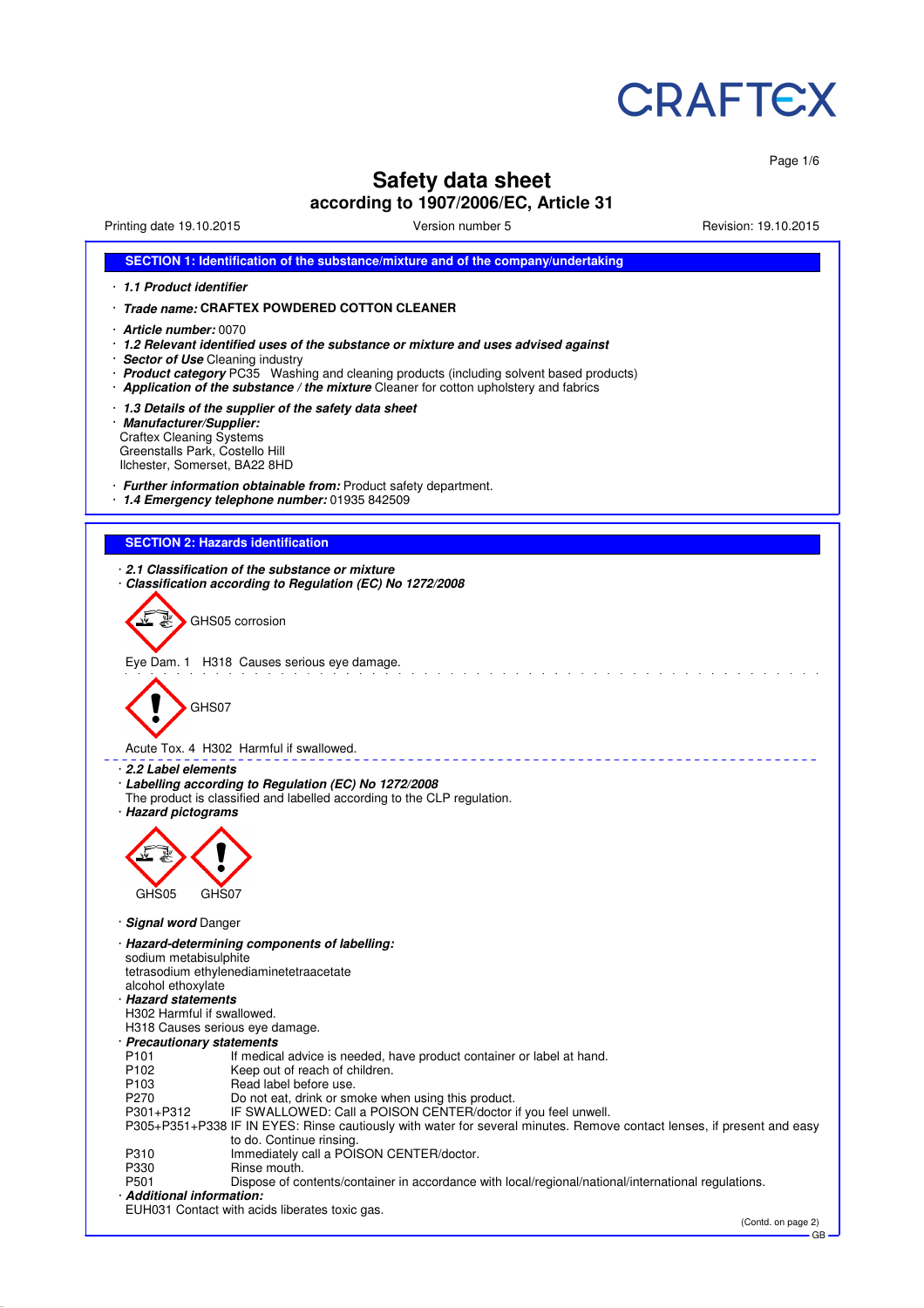# **Safety data sheet according to 1907/2006/EC, Article 31**

Printing date 19.10.2015 The Version number 5 Revision: 19.10.2015

(Contd. of page 1)

### **Trade name: CRAFTEX POWDERED COTTON CLEANER**

#### · **2.3 Other hazards**

- · **Results of PBT and vPvB assessment**
- · **PBT:** Not applicable.
- · **vPvB:** Not applicable.

#### **SECTION 3: Composition/information on ingredients**

#### · **3.2 Chemical characterisation: Mixtures**

· **Description:** Mixture of substances listed below with nonhazardous additions.

| Dangerous components:                                                                                                                    |                                                                                         |                                                 |             |  |
|------------------------------------------------------------------------------------------------------------------------------------------|-----------------------------------------------------------------------------------------|-------------------------------------------------|-------------|--|
| CAS: 7681-57-4<br>EINECS: 231-673-0                                                                                                      | sodium metabisulphite                                                                   | Eye Dam. 1, H318; $\Diamond$ Acute Tox. 4, H302 | 10-25%      |  |
| CAS: 497-19-8<br>EINECS: 207-838-8                                                                                                       | sodium carbonate                                                                        | $\Diamond$ Eye Irrit. 2, H319                   | 10-25%      |  |
| CAS: 7320-34-5<br>EINECS: 230-785-7                                                                                                      | tetrapotassium pyrophosphate<br>$\diamondsuit$ Eye Irrit. 2, H319                       |                                                 | $2.5 - 10%$ |  |
| CAS: 64-02-8<br>EINECS: 200-573-9                                                                                                        | tetrasodium ethylenediaminetetraacetate                                                 | Eye Dam. 1, H318; $\Diamond$ Acute Tox. 4, H302 | $2.5 - 10%$ |  |
|                                                                                                                                          | alcohol ethoxylate                                                                      | ♦ Acute Tox. 3, H301; ♦ Eye Dam. 1, H318        | $2.5 - 10%$ |  |
| · Regulation (EC) No 648/2004 on detergents / Labelling for contents                                                                     |                                                                                         |                                                 |             |  |
| preservation agents (SODIUM METABISULFITE)                                                                                               |                                                                                         |                                                 | $15 - 30%$  |  |
| phosphates, EDTA and salts thereof                                                                                                       |                                                                                         |                                                 | $5 - 15%$   |  |
| non-ionic surfactants, perfumes (hexyl cinnamal, linalool, 2-(4-tert-Butylbenzyl)propionaldehyde), optical $\langle$ = 5%<br>brighteners |                                                                                         |                                                 |             |  |
|                                                                                                                                          | Additional information: Ear the wording of the ligted rigk phreases refer to eastion 16 |                                                 |             |  |

#### · **Additional information:** For the wording of the listed risk phrases refer to section 16.

#### **SECTION 4: First aid measures**

- · **4.1 Description of first aid measures**
- · **General information:**

Symptoms of poisoning may even occur after several hours; therefore medical observation for at least 48 hours after the accident.

- · **After inhalation:** Supply fresh air; consult doctor in case of complaints.
- · **After skin contact:** Generally the product does not irritate the skin.
- · **After eye contact:** Rinse opened eye for several minutes under running water. Then consult a doctor.
- · **After swallowing:** Call for a doctor immediately.
- · **4.2 Most important symptoms and effects, both acute and delayed** No further relevant information available.
- · **4.3 Indication of any immediate medical attention and special treatment needed**
- No further relevant information available.

### **SECTION 5: Firefighting measures**

- · **5.1 Extinguishing media**
- · **Suitable extinguishing agents:** CO2, powder or water spray. Fight larger fires with water spray or alcohol resistant foam.
- · **5.2 Special hazards arising from the substance or mixture** No further relevant information available.
- · **5.3 Advice for firefighters**
- · **Protective equipment:** Mouth respiratory protective device.

#### **SECTION 6: Accidental release measures**

- · **6.1 Personal precautions, protective equipment and emergency procedures** Mount respiratory protective device.
- · **6.2 Environmental precautions:** Do not allow to enter sewers/ surface or ground water.
- · **6.3 Methods and material for containment and cleaning up:**
- Dispose contaminated material as waste according to item 13.
- Ensure adequate ventilation.
- · **6.4 Reference to other sections** See Section 7 for information on safe handling.

GB

See Section 8 for information on personal protection equipment.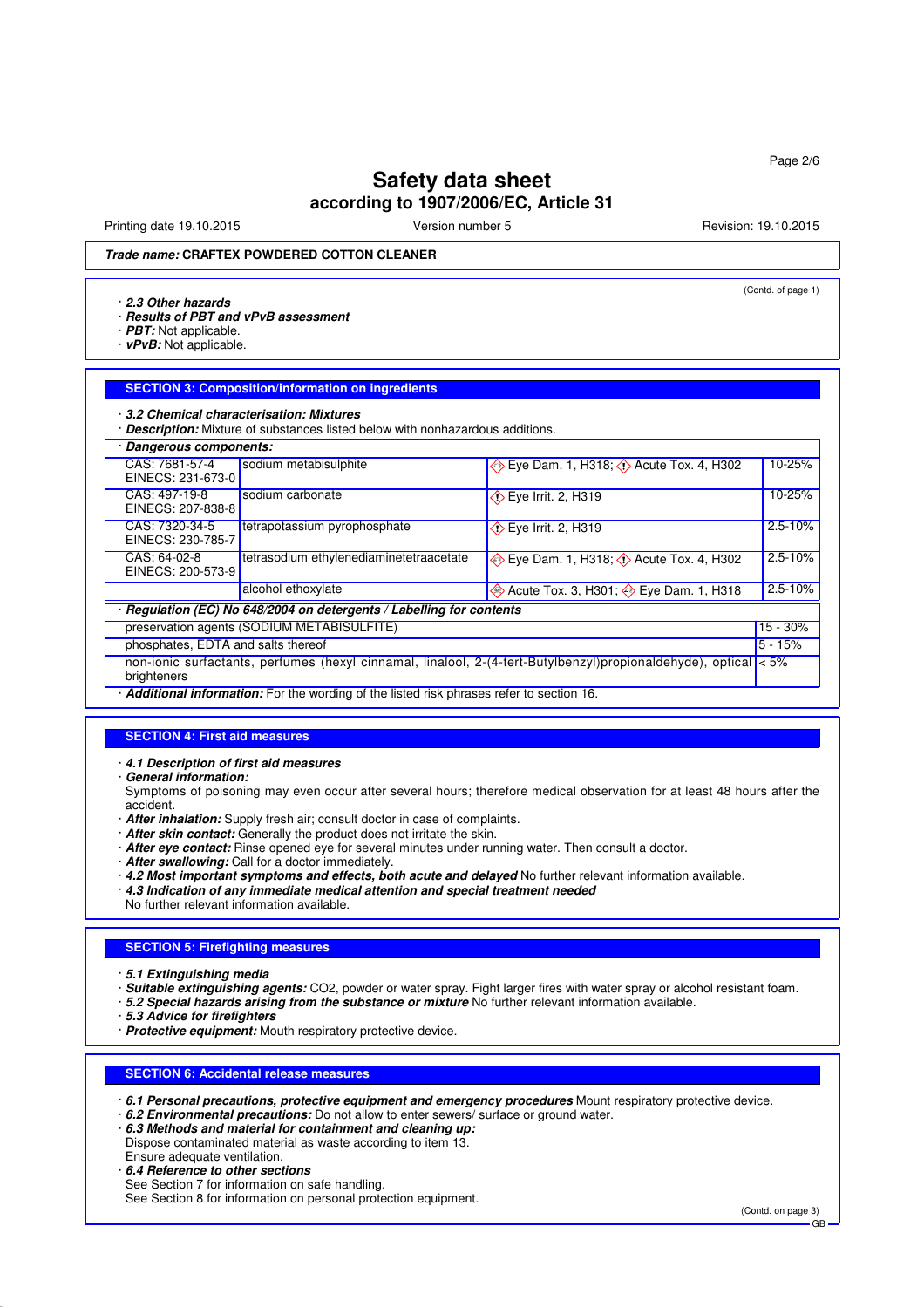# **Safety data sheet according to 1907/2006/EC, Article 31**

Printing date 19.10.2015 The Version number 5 Revision: 19.10.2015

(Contd. of page 2)

# **Trade name: CRAFTEX POWDERED COTTON CLEANER**

See Section 13 for disposal information.

#### **SECTION 7: Handling and storage**

· **7.1 Precautions for safe handling** Ensure good ventilation/exhaustion at the workplace. Prevent formation of dust.

· **Information about fire - and explosion protection:** No special measures required.

· **7.2 Conditions for safe storage, including any incompatibilities**

· **Storage:**

· **Requirements to be met by storerooms and receptacles:** No special requirements.

· **Information about storage in one common storage facility:** Do not store together with acids.

· **Further information about storage conditions:** None.

· **7.3 Specific end use(s)** No further relevant information available.

#### **SECTION 8: Exposure controls/personal protection**

· **Additional information about design of technical facilities:** No further data; see item 7.

· **8.1 Control parameters**

· **Ingredients with limit values that require monitoring at the workplace:**

**7681-57-4 sodium metabisulphite**

WEL Long-term value: 5 mg/m<sup>3</sup>

· **Additional information:** The lists valid during the making were used as basis.

#### · **8.2 Exposure controls**

· **Personal protective equipment:**

· **General protective and hygienic measures:**

Keep away from foodstuffs, beverages and feed.

Immediately remove all soiled and contaminated clothing

Wash hands before breaks and at the end of work. Avoid contact with the eyes.

# · **Respiratory protection:**

In case of brief exposure or low pollution use respiratory filter device. In case of intensive or longer exposure use selfcontained respiratory protective device.

· **Protection of hands:**

The glove material has to be impermeable and resistant to the product/ the substance/ the preparation.

Due to missing tests no recommendation to the glove material can be given for the product/ the preparation/ the chemical mixture.

Selection of the glove material on consideration of the penetration times, rates of diffusion and the degradation **Material of gloves** 

The selection of the suitable gloves does not only depend on the material, but also on further marks of quality and varies from manufacturer to manufacturer. As the product is a preparation of several substances, the resistance of the glove material can not be calculated in advance and has therefore to be checked prior to the application.

· **Penetration time of glove material**

The exact break through time has to be found out by the manufacturer of the protective gloves and has to be observed. · **Eye protection:**



Tightly sealed goggles

#### **SECTION 9: Physical and chemical properties**

· **9.1 Information on basic physical and chemical properties** · **General Information**

· **Appearance:**

**Form:** Powder **Colour:** White

(Contd. on page 4)

GB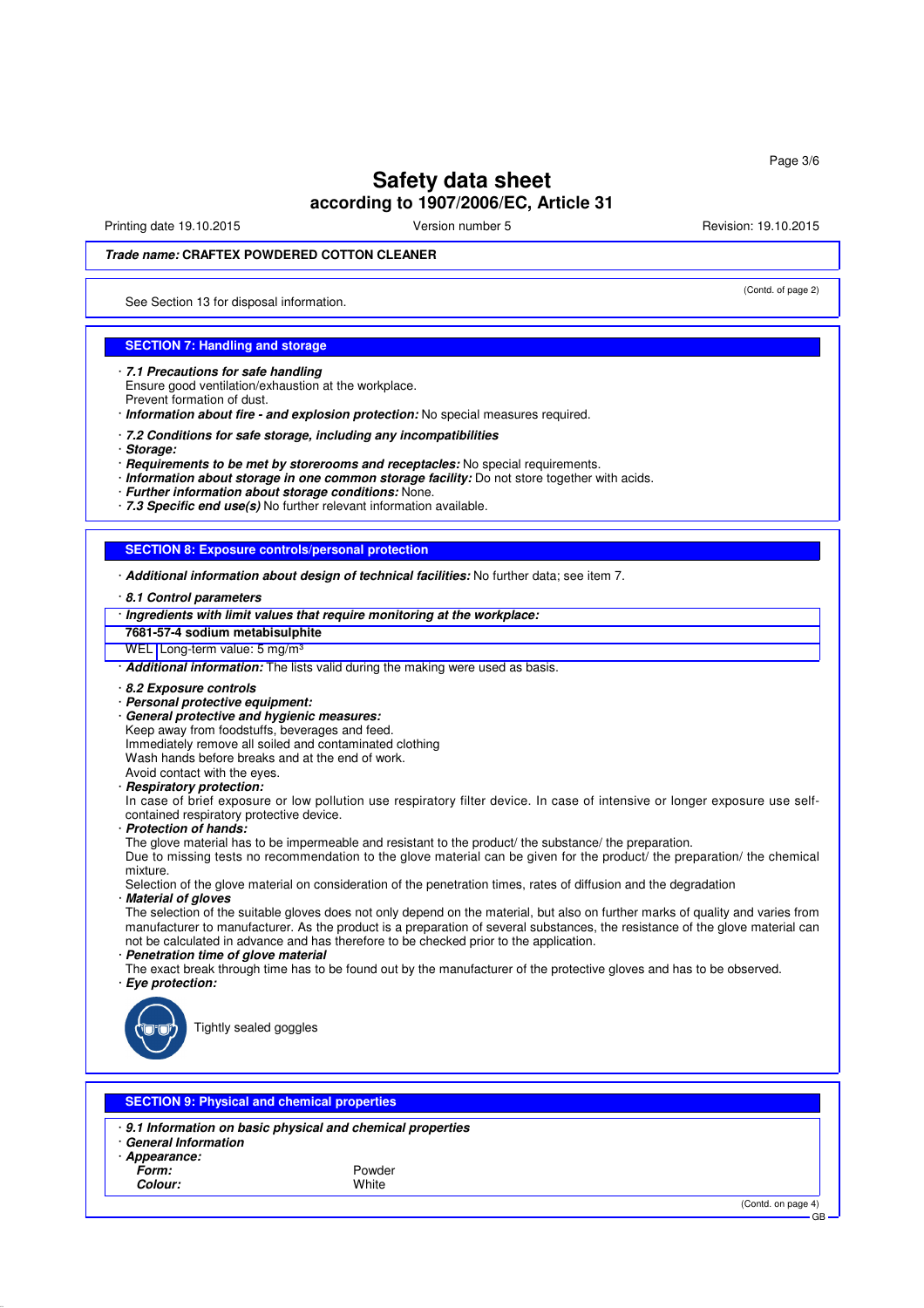# **Safety data sheet according to 1907/2006/EC, Article 31**

Printing date 19.10.2015 **Version number 5** Revision: 19.10.2015 **Revision: 19.10.2015** 

### **Trade name: CRAFTEX POWDERED COTTON CLEANER**

|                                                                                            | (Contd. of page 3)                                                       |
|--------------------------------------------------------------------------------------------|--------------------------------------------------------------------------|
| Odour:<br><b>Odour threshold:</b>                                                          | Characteristic<br>Not determined.                                        |
| · pH-value at 20 ℃:                                                                        | 4                                                                        |
| Change in condition<br>Melting point/Melting range:<br><b>Boiling point/Boiling range:</b> | Undetermined.<br>Undetermined.                                           |
| · Flash point:                                                                             | Not applicable.                                                          |
| · Flammability (solid, gaseous):                                                           | Not determined.                                                          |
| Ignition temperature:                                                                      |                                                                          |
| Decomposition temperature:                                                                 | Not determined.                                                          |
| · Self-igniting:                                                                           | Product is not selfigniting.                                             |
| · Danger of explosion:                                                                     | Product does not present an explosion hazard.                            |
| · Explosion limits:<br>Lower:<br>Upper:                                                    | Not determined.<br>Not determined.                                       |
| · Vapour pressure:                                                                         | Not applicable.                                                          |
| Density:<br>· Relative density<br>· Vapour density<br>· Evaporation rate                   | Not determined.<br>Not determined.<br>Not applicable.<br>Not applicable. |
| Solubility in / Miscibility with<br>water:                                                 | Soluble.                                                                 |
| · Partition coefficient (n-octanol/water): Not determined.                                 |                                                                          |
| · Viscosity:<br>Dynamic:<br>Kinematic:                                                     | Not applicable.<br>Not applicable.                                       |
| · Solvent content:<br>Organic solvents:                                                    | 0.0%                                                                     |
| <b>Solids content:</b><br>· 9.2 Other information                                          | 94.7%<br>No further relevant information available.                      |

#### **SECTION 10: Stability and reactivity**

· **10.1 Reactivity** No further relevant information available.

- · **10.2 Chemical stability**
- · **Thermal decomposition / conditions to be avoided:** No decomposition if used according to specifications.
- · **10.3 Possibility of hazardous reactions** Contact with acids releases toxic gases.
- · **10.4 Conditions to avoid** No further relevant information available.
- · **10.5 Incompatible materials:** No further relevant information available.
- · **10.6 Hazardous decomposition products:** No dangerous decomposition products known.

## **SECTION 11: Toxicological information**

· **11.1 Information on toxicological effects**

- · **Acute toxicity**
- Harmful if swallowed.

#### · **LD/LC50 values relevant for classification:**

**7681-57-4 sodium metabisulphite**

Oral LD50 1540 mg/kg (rat)

#### LC50/96 h 100 - 200 mg/l (fish)

· **Primary irritant effect:**

· **Skin corrosion/irritation** Based on available data, the classification criteria are not met.

(Contd. on page 5)

GB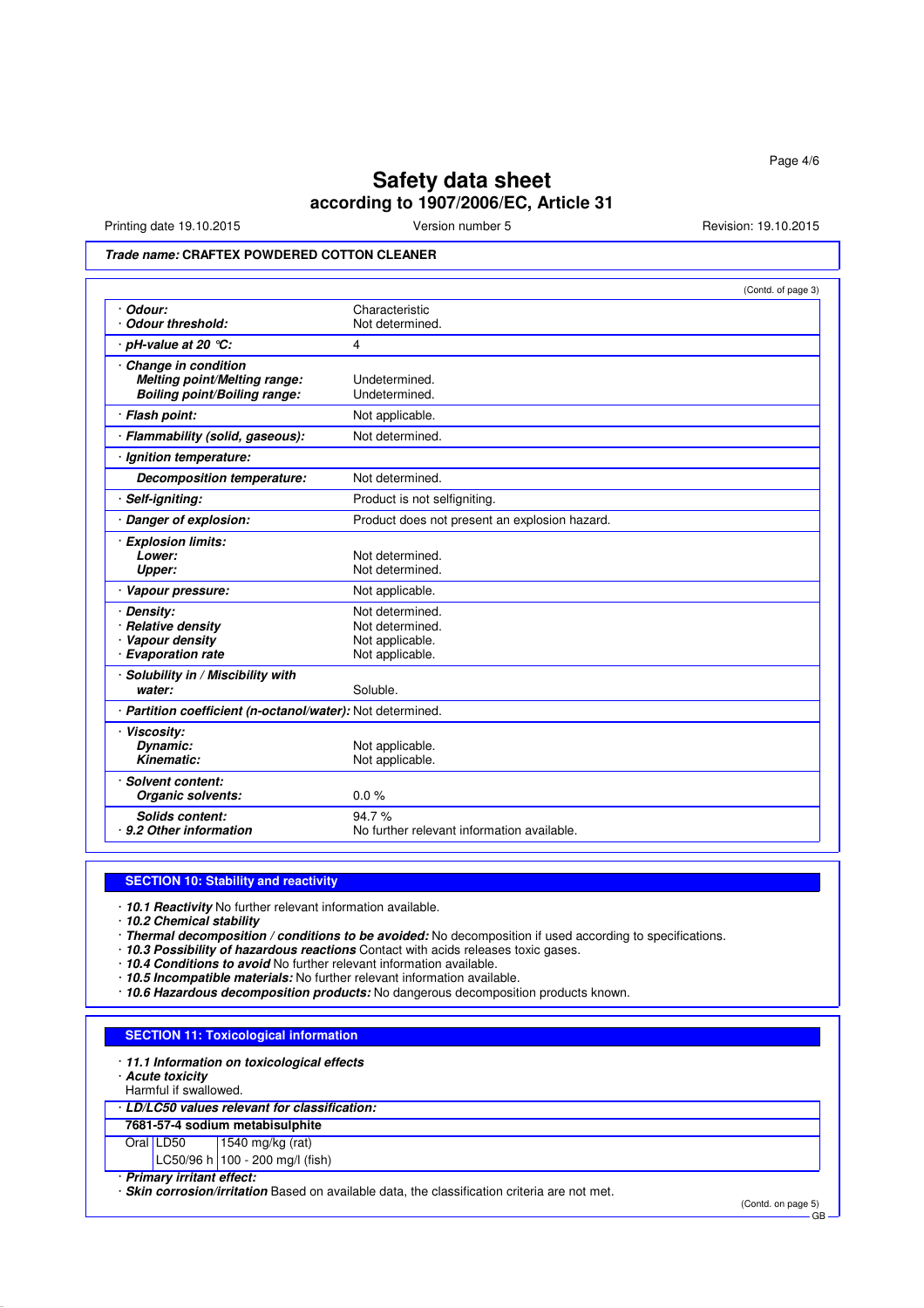Printing date 19.10.2015 The Version number 5 Revision: 19.10.2015

(Contd. of page 4)

Page 5/6

# **Trade name: CRAFTEX POWDERED COTTON CLEANER**

· **Serious eye damage/irritation**

Causes serious eye damage.

· **Respiratory or skin sensitisation** Based on available data, the classification criteria are not met.

- · **CMR effects (carcinogenity, mutagenicity and toxicity for reproduction)**
- Germ cell mutagenicity Based on available data, the classification criteria are not met.
- **Carcinogenicity** Based on available data, the classification criteria are not met.
- · **Reproductive toxicity** Based on available data, the classification criteria are not met.
- · **STOT-single exposure** Based on available data, the classification criteria are not met.
- · **STOT-repeated exposure** Based on available data, the classification criteria are not met.
- · **Aspiration hazard** Based on available data, the classification criteria are not met.

#### **SECTION 12: Ecological information**

· **12.1 Toxicity**

- · **Aquatic toxicity:** No further relevant information available.
- · **12.2 Persistence and degradability** No further relevant information available.
- · **12.3 Bioaccumulative potential** No further relevant information available.
- · **12.4 Mobility in soil** No further relevant information available.
- · **Additional ecological information:**
- · **General notes:**

Water hazard class 2 (German Regulation) (Self-assessment): hazardous for water Do not allow product to reach ground water, water course or sewage system.

- Danger to drinking water if even small quantities leak into the ground.
- · **12.5 Results of PBT and vPvB assessment**
- · **PBT:** Not applicable.
- · **vPvB:** Not applicable.
- · **12.6 Other adverse effects** No further relevant information available.

#### **SECTION 13: Disposal considerations**

- · **13.1 Waste treatment methods**
- · **Recommendation** Must not be disposed together with household waste. Do not allow product to reach sewage system.

· **Uncleaned packaging:**

- · **Recommendation:** Disposal must be made according to official regulations.
- · **Recommended cleansing agents:** Water, if necessary together with cleansing agents.

| <b>SECTION 14: Transport information</b>                  |                                                                                                                   |
|-----------------------------------------------------------|-------------------------------------------------------------------------------------------------------------------|
| · 14.1 UN-Number<br>· ADR, IMDG, IATA                     | <b>UN2811</b>                                                                                                     |
| ⋅ 14.2 UN proper shipping name<br>$·$ ADR<br>· IMDG, IATA | 2811 TOXIC SOLID, ORGANIC, N.O.S. (sodium metabisulphite)<br>TOXIC SOLID, ORGANIC, N.O.S. (sodium metabisulphite) |
| 14.3 Transport hazard class(es)                           |                                                                                                                   |
| · ADR, IMDG, IATA                                         |                                                                                                                   |
|                                                           |                                                                                                                   |
| · Class                                                   | 6.1 Toxic substances.                                                                                             |
| · Label                                                   | 6.1                                                                                                               |
| 14.4 Packing group<br>· ADR, IMDG, IATA                   | Ш                                                                                                                 |
| 14.5 Environmental hazards:<br>· Marine pollutant:        | <b>No</b>                                                                                                         |
| 14.6 Special precautions for user                         | Warning: Toxic substances.                                                                                        |
|                                                           | (Contd. on page 6)                                                                                                |
|                                                           |                                                                                                                   |